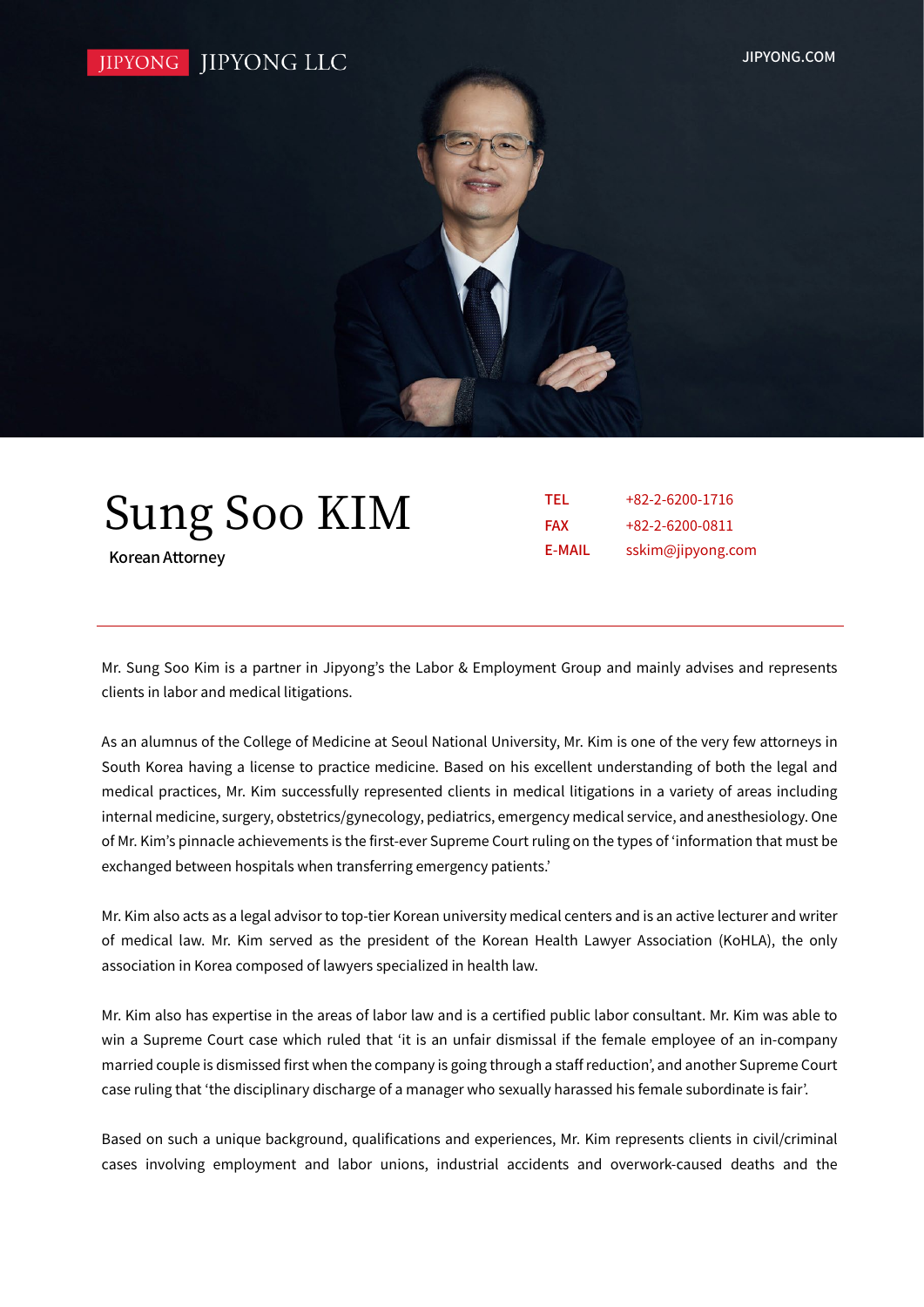administrative relief procedures through the National Labor Relations Commission, as well as providing legal advice on HR and labor related issues.

Mr. Kim was a non-standing member of the advisory committee of the Korea Medical Dispute Mediation and Arbitration Agency. He also served as a legal advisor to the Ministry of Employment and Labor and the Seoul Metropolitan Government. Currently, he actively engages in various pro bono activities including the review of medical disputes for Korea Medical Dispute Mediation and Arbitration Agency, deliberation of health/medical policies for the Ministry of Health and Welfare, and deliberation of subsidies for the Seoul Metropolitan Government.

Mr. Kim is a member of the Korean Bar. Mr. Kim has a LL.M from Case Western Reserve University School of Law, a LL.B (summa cum laude) from Korea National Open University and a B.Sc in Medicine from Seoul National University.

### Education

| 2007 | Case Western Reserve University (LL.M.) |
|------|-----------------------------------------|
| 2000 | Seoul National University (M.D.)        |
| 1996 | Korean National Open University (LL.B.) |

## Experience

| 2000-Present | Partner, JIPYONG LLC                                                                  |
|--------------|---------------------------------------------------------------------------------------|
| 2021-Present | Vice Chair, Korean Association on Smoking or Health                                   |
| 2019-Present | Director, Korea Health Welfare Social Cooperative Federation                          |
| 2019-Present | Member, Anti-Smoking Policy Expert Committee under the Ministry of Health and Welfare |
| 2018-Present | Member, Council for Improvement of Drinking Encouraging Environment,                  |
|              | the Ministry of Health & Welfare                                                      |
| 2017-Present | Member, Seoul Metropolitan City Regional Subsidies Deliberative Committee             |
| 2013-Present | Member, Advising Committee to National Health Insurance Service                       |
| 2013-Present | Arbitrator, Korean Commercial Arbitration Board                                       |
| 2019-2021    | Patient Right Ombudsman, City of Seoul                                                |
| 2017-2020    | Legal advisor, Korea Medical Tourism Association                                      |
| 2016-2018    | Member, the Working-Level Committee for Examination of Candidates for                 |
|              | Mine Victim and Their Family                                                          |
| 2015-2019    | Member, Cigarette Box Warning Image Committee of the Ministry of Health and Welfare   |
| 2013-2015    | Member, Investment Council of the Korea Drug Development Fund                         |
| 2012-2021    | Non-standing appraiser, Korea Medical Dispute Mediation and Arbitration Agency        |
|              |                                                                                       |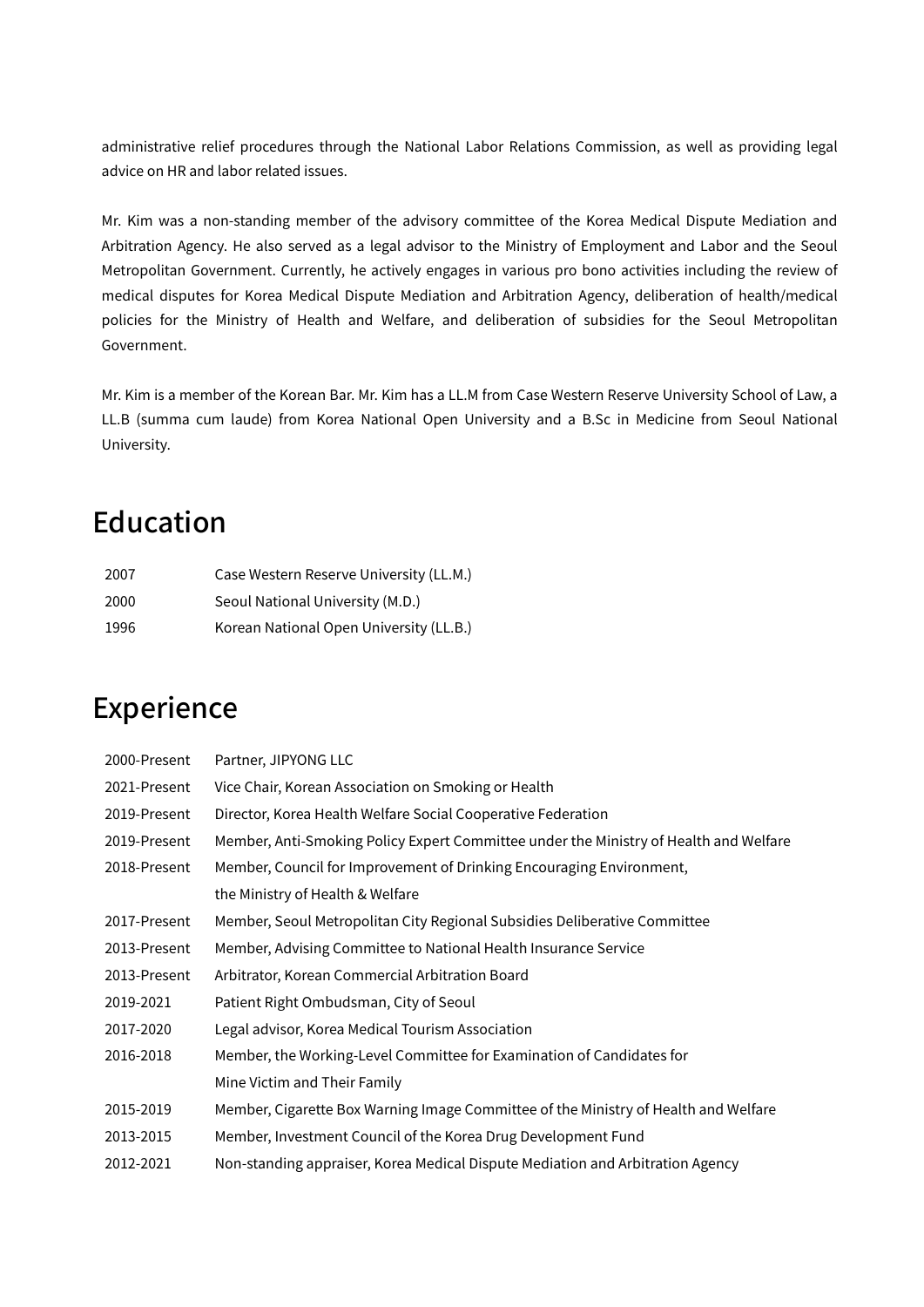| President, Korean Health Lawyers Association                                               |
|--------------------------------------------------------------------------------------------|
| Director, Korean Association on Smoking or Health                                          |
| Legal Advisor, Ministry of Employment and Labor                                            |
| Legal Advisor, Seoul Metropolitan City                                                     |
| Member, Military Medical Service Development Promotion Committee,                          |
| Ministry of National Defense                                                               |
| Expert Advisor, Public Prosecutor-Police Investigation at National Human Rights Commission |
| Legal Advisor, Asan Medical Center                                                         |
| Medical Doctor (MD)                                                                        |
| Judicial Research and Training Institute, Supreme Court of Korea                           |
| Certified Public Labor Attorney (CPLA)                                                     |
|                                                                                            |

## Honors and Recognitions

| 2017, 2021 | Leading Lawyer in Labor Practice, Legal Times                                               |
|------------|---------------------------------------------------------------------------------------------|
| 2013       | Received a commendation by the Head of National Court Administration                        |
| 2013       | Received an award for making contributions to medical community and research of digital     |
|            | litigation system from the Chairman of Seoul Bar Association                                |
| 2012       | Received an award for contribution to anti-smoking campaign from the Minister of Health and |
|            | Welfare                                                                                     |

# Speaking Engagements and Publications

| 2022     | Major Labor Cases and Decisions (Co-Author), JoongAng Economy                                    |
|----------|--------------------------------------------------------------------------------------------------|
| 2020     | Major Labor Cases and Decisions (Co-Author), JoongAng Economy                                    |
| 2020     | Commentary on the Medical Law (Co-author), Pakyoungsa                                            |
| 2020     | Onju "Occupational Safety and Health Act" (Co-author), LAWnB                                     |
| 2019     | Major Labor Cases and Decisions & Labor Columns (Co-Author), JIPYONG LLC                         |
| 2018.7.  | Status of and Tasks for Legal Regulation of Smoking Age, Anti-smoking Newsletter, Seoul          |
|          | Metropolitan Office of Education                                                                 |
| 2018     | War to Change the World - Understanding the Anti-smoking Movement and Tobacco Regulation         |
|          | Policies (co-author), Momento                                                                    |
| 2016.7.  | Whether Prohibition on Establishment and Operation of Plural Medical Institutions is             |
|          | Unconstitutional or not, Journal of Hospital Management & Policy Research, Vol. 5, Issue 2,      |
|          | Korean Institute of Hospital Management                                                          |
| 2015.11. | Air Quality, Biomarker Levels, and Health Effects on Staff in Korean Restaurants and Pubs Before |
|          | and After a Smoking Ban (Co-author), Nicotine & Tobacco Research Vol. 17 Issue 11, pp. 1337-1346 |